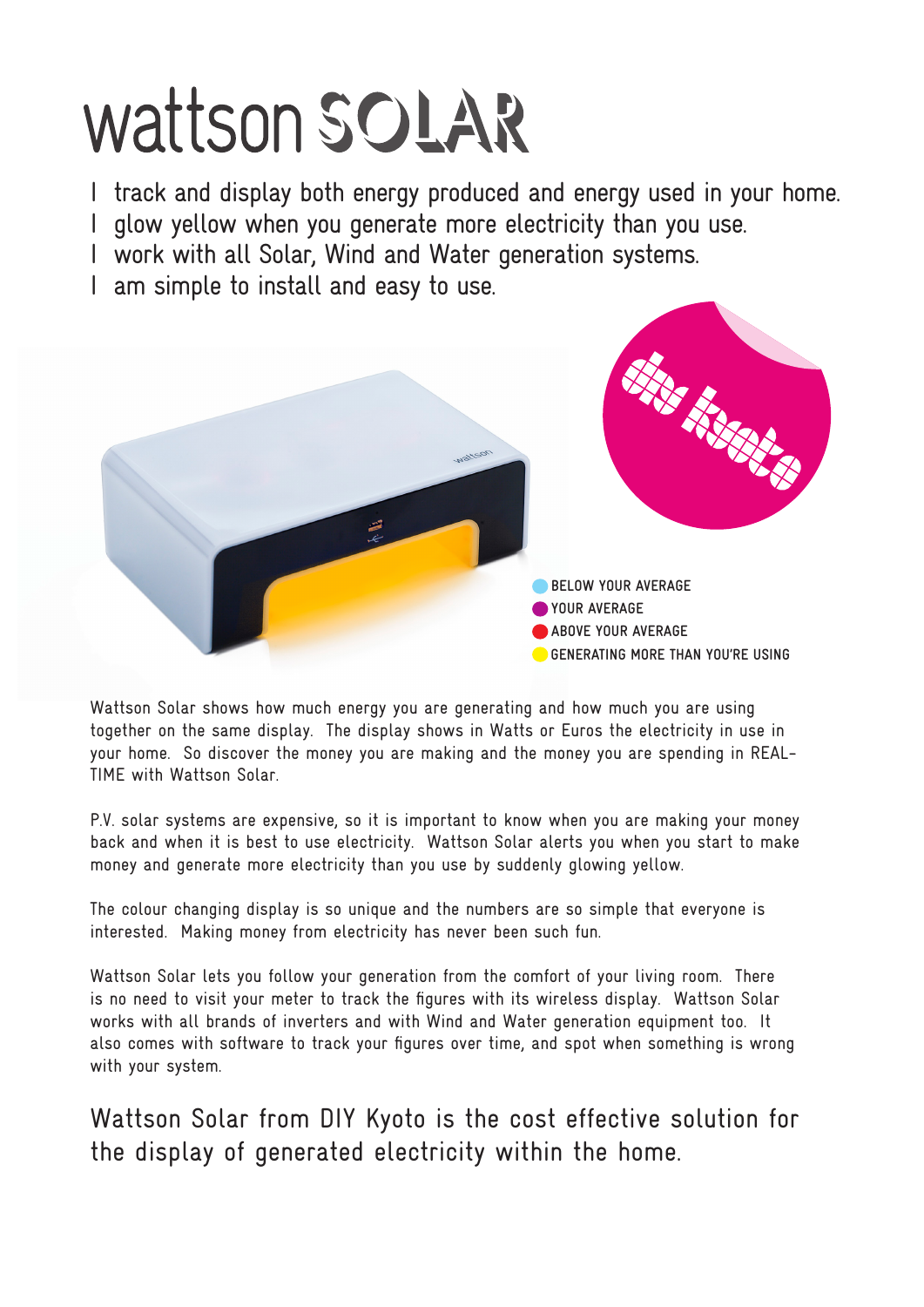## **HOW DO I WORK?**



I WORK WITH ALL BRANDS OF INVERTERS & WIND AND WATER TOO

I get my information from an RF transmitter attached to the electricity cables by two sensors as shown left.

I measure the amount of electricity being used in your home at any given time together with the amount you are generating. I show this value on an easy-to-read display.

I work with 230V single phase or 415V three phase electricity supplies. I use flexible tariff structures to suit most pricing plans.

## **AH.... HOLMES?**

I can also work with Holmes. Holmes is a simple piece of software for MAC or PC which helps you track your energy use and generation graphically. You can also enter your electricity prices.

From Holmes your data can be exported to a CSV file, allowing you ito analyse it any way you choose.

This software can be quickly downloaded from our site www.diykyoto.com/holmes.

Our renewables electricity manual can be downloaded from our helpdesk at diykyoto.helpserve.com where you can find more Frequently Asked Questions.